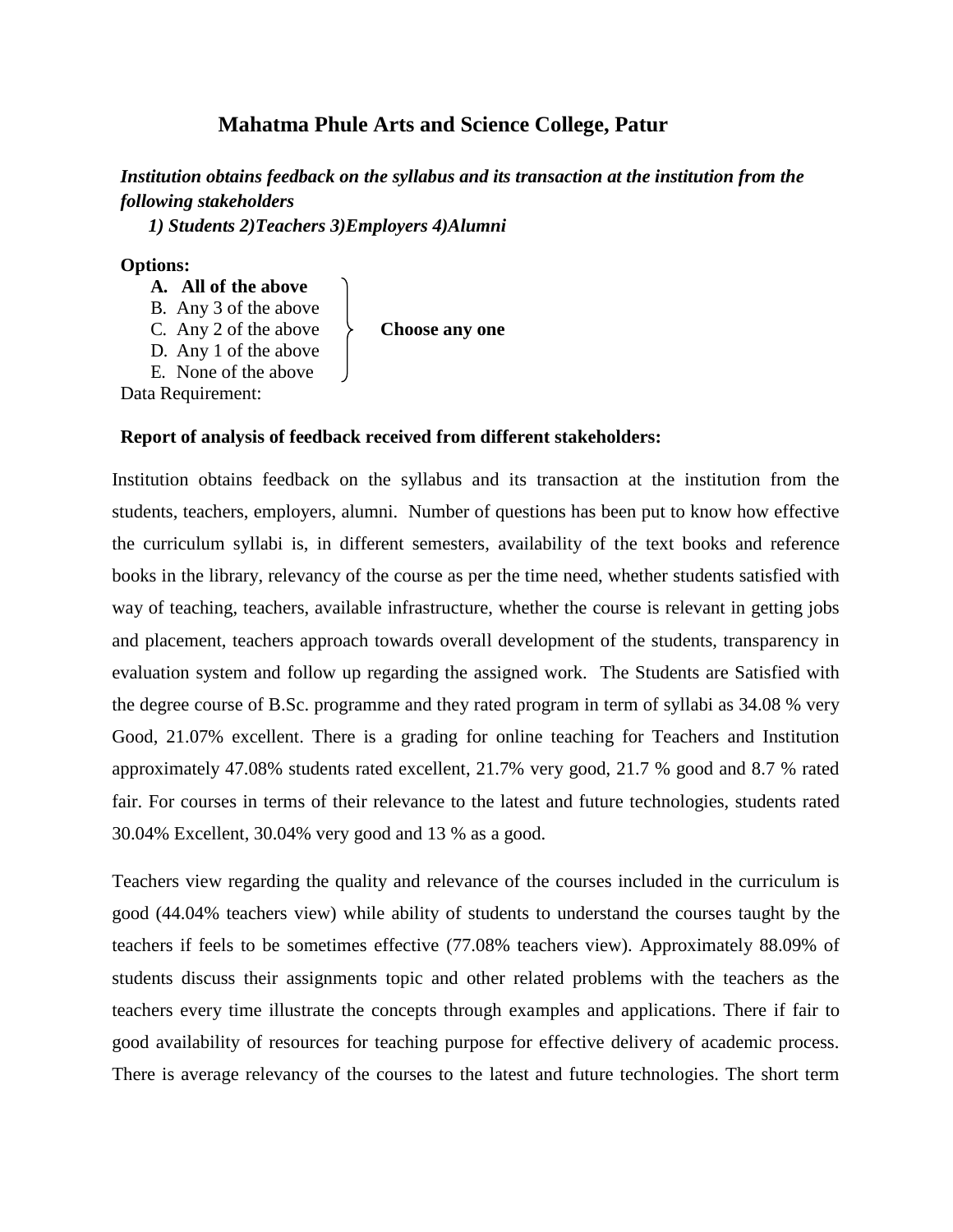courses and the workshops help the students to start up their small entrepreneurship and by facing the competitive examination; the students can achieve their goal of getting jobs.

Alumni also given their feedback for how teachers encourage them in come up with knowledge and weaknesses, clarity in teaching and classrooms, whether the curriculum helps them in getting employment rating 14.03 % excellent, 28.06 % very good 42.09 % good. Students rated Institutional activities that help in getting jobs and placements are 14.3% excellent, 28.6% very good, 42.9% good which gives us an idea to need to conduct more job oriented activities.

Institution also took the feedback from employer with similar types of question whether students are satisfied with the curriculum they learned during their degree programme in each course. Approximately 50% students think that, technical skill is appropriate to job requirement. The competency with the progressing era and technical skill for job is rated very good to excellent.